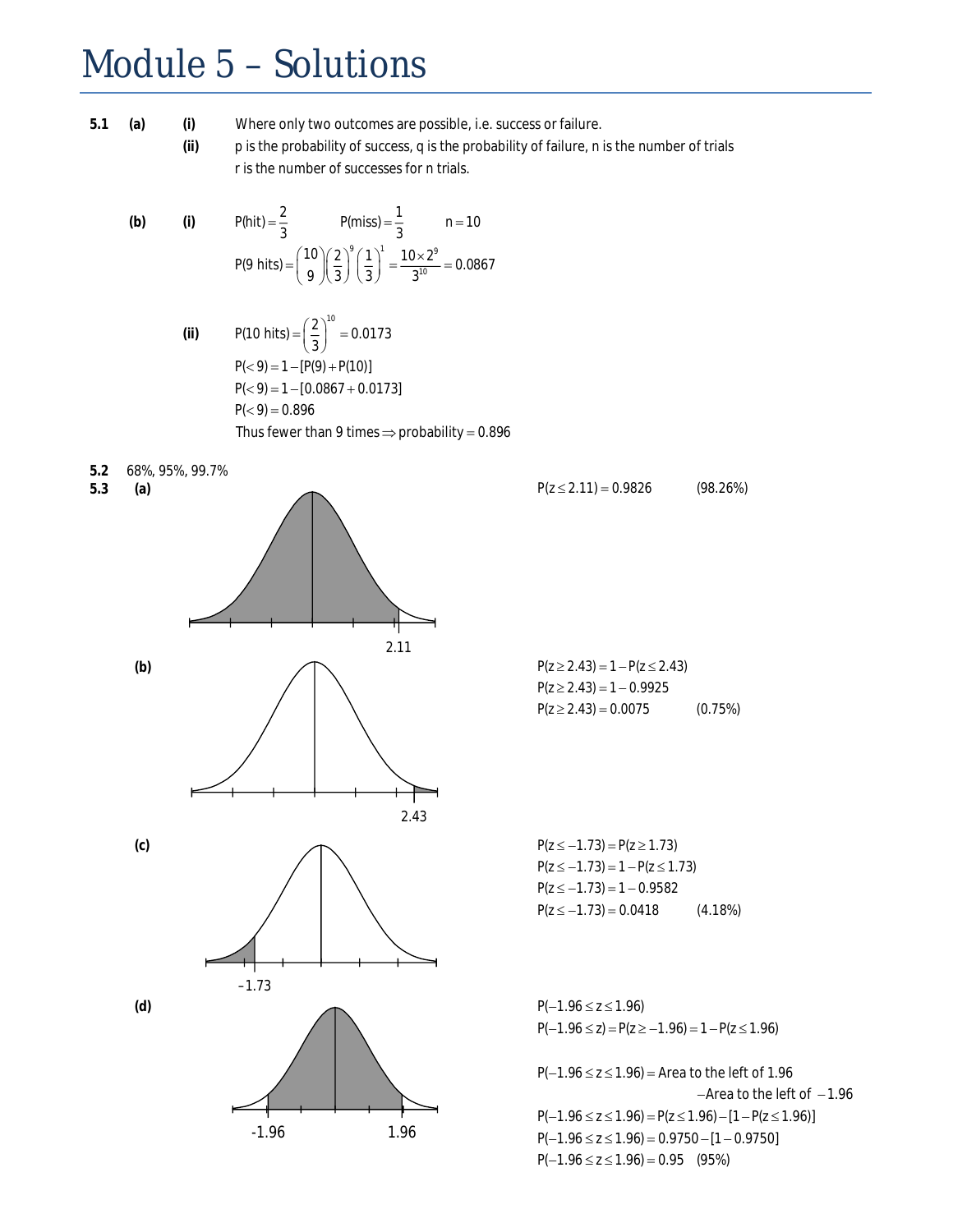



 $P(-1.44 \le z \le 1.23)$  $P(-1.44 \le z) = P(z \ge -1.44) = 1 - P(z \le 1.44)$ 

 $P(-1.44 \le z \le 1.23)$  = Area to the left of 1.23  $-A$ rea to the left of  $-1.44$  $P(-1.96 \le z \le 1.96) = P(z \le 1.23) - [1 - P(z \le 1.44)]$  $P(-1.96 \le z \le 1.96) = 0.8907 - [1 - 0.9251]$  $P(-1.96 \le z \le 1.96) = 0.8158$  (81.58%) ׇ֦ׅ֘

 $\Rightarrow$  The probability of scoring above 1 in the standard normal distribution is  $1-0.8413=0.1587$ . The percentage of people scoring above the mean is 50%. The percentage of people scoring higher than 49 is app rox. 16%.

**(b)**

The percentage of people scoring above the mean but lower than 49 is  $50 - 16 = 34\%$ .

**(a)**

**(e)**

Can only look up postive values in tables  $P(Z < -0.75)$  $P(Z > 0.75) = 1 - 0.7734 = 0.2266$ 22.66% chance of getting married younger than 23.

5.5  
\n(a) 
$$
z = \frac{x - \mu}{\sigma} = \frac{23 - 26}{4} = -0.75
$$
  
\nCan only look up positive values  
\nin tables  
\n $P(Z < -0.75)$   
\n $P(Z > 0.75) = 1 - 0.7734 = 0.2266$   
\n22.66% chance of getting married  
\nyounger than 23.  
\n(b) 90% = 0.90  $\approx$  0.8997 [closest in tables]  
\n $z = 1.28$   
\n $z = \frac{x - \mu}{\sigma}$   
\n1.28 =  $\frac{x - 26}{4}$   
\n(4)(1.28) = x - 26  
\n5.12 + 26 = x  
\n31.12 years = x